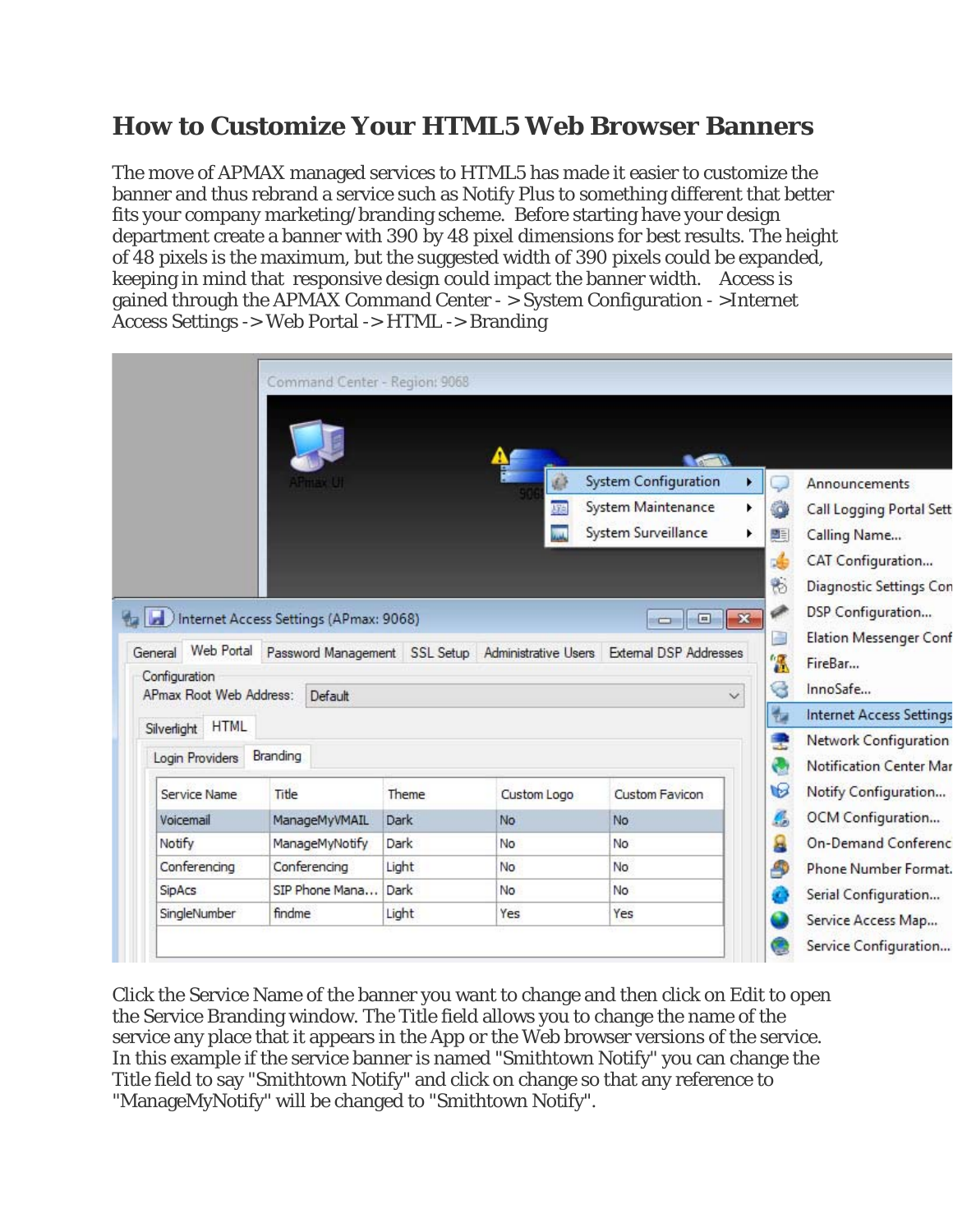| <b>Notify Branding</b>   |                                               | ×                            |
|--------------------------|-----------------------------------------------|------------------------------|
| Custom                   |                                               |                              |
| Title:                   | ManageMyNotify                                | ⊛<br>Change                  |
| Theme:                   | Light<br>Dark                                 | Default                      |
| Banner Image             | <b>SMITHTOWN</b><br>telcocom<br><b>NOTIFY</b> | hz<br>⊛<br>Change<br>Default |
| Favorite Icon<br>Android | iOS<br>Web                                    | ⊛<br>Change<br>Default       |

You have the option to change the Theme field from Light, a white background, to Dark, a dark brown background. This background will fill any space not covered by your custom Banner Image. To add a new custom Banner Image click on Change, which will open a standard dialog box allowing you select your Custom Banner, click Open to install the new Banner Image. Banner images MUST be saved in a PNG format.

| -98<br>$\uparrow$<br>$\leftarrow$ $\rightarrow$ | $\frac{1}{2}$ « VC and EJ Ima > May 2017<br>$\circ$<br>$\checkmark$ | Search May 2017   | ۹              |
|-------------------------------------------------|---------------------------------------------------------------------|-------------------|----------------|
| Organize $\blacktriangleright$<br>New folder    |                                                                     |                   | ⊪: ▼<br>0<br>ш |
| This PC                                         | ∧<br>Name                                                           | ㅅ                 | Date modif     |
| Desktop                                         | $\blacksquare$<br>Custom HTML5 Banner rev                           |                   | 5/8/2017 3:    |
| 傽<br>Documents                                  | <b>Custom HTML5 Banner</b><br>ø                                     |                   | 5/8/2017 3:    |
| Downloads                                       |                                                                     |                   |                |
|                                                 |                                                                     |                   |                |
| Music                                           | $\times$                                                            |                   | ⋗              |
| File name:                                      | <b>Custom HTML5 Banner</b><br>$\checkmark$                          | <b>PNG</b> Images | $\checkmark$   |
|                                                 |                                                                     | Open              | Cancel         |

Default